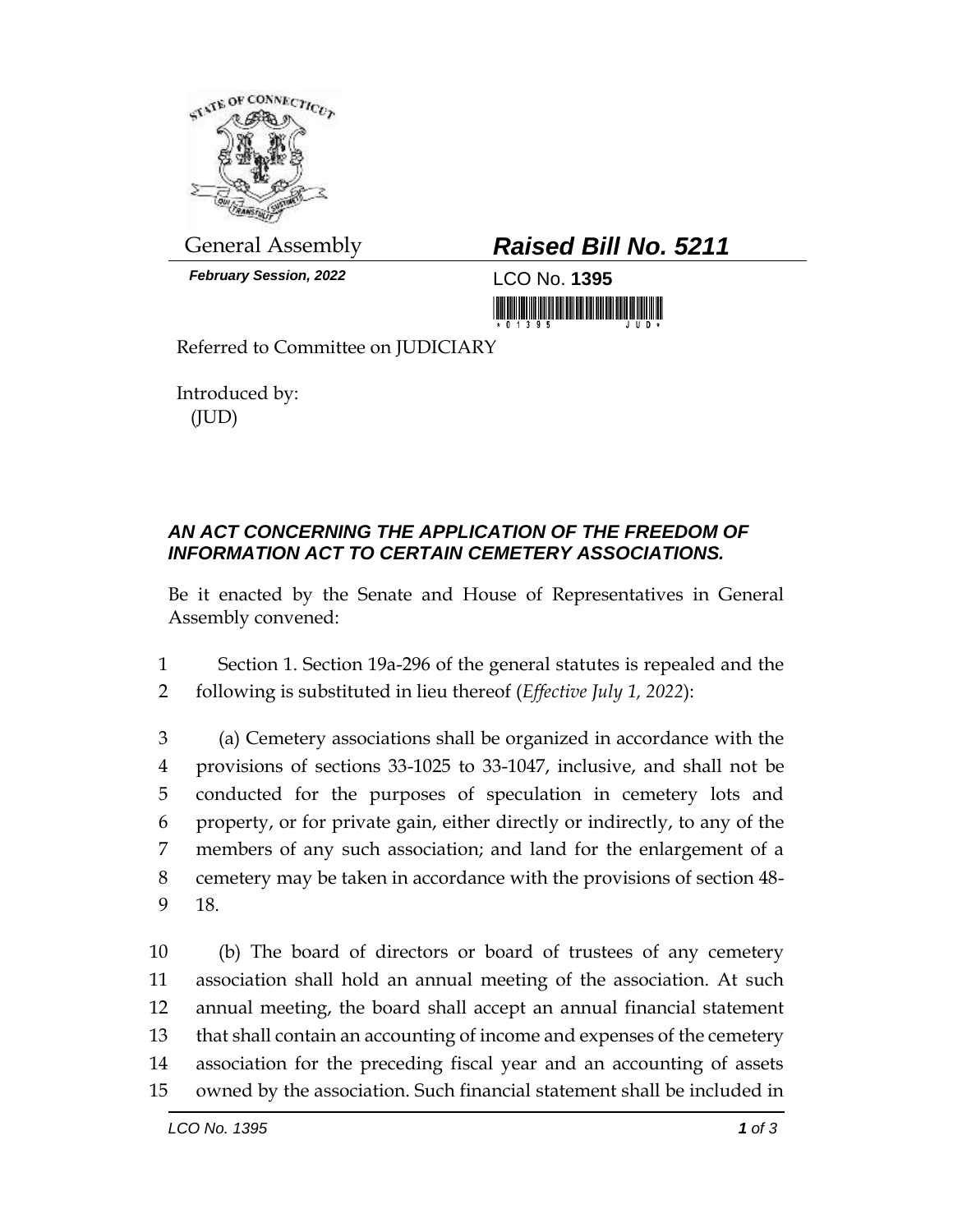16 the minutes of the annual meeting at which such financial statement was

- 17 accepted. The board shall retain the minutes of such annual meeting for
- 18 a period of not less than twenty years after the date of such meeting.
- 19 (c) No officer, director or trustee of a cemetery association may serve 20 as an officer, director or trustee of any company that manages or 21 operates any aspect of the cemetery.
- 22 (d) Any interested party may petition the [probate court] Probate 23 Court for the district within which the cemetery owned or controlled by 24 a cemetery association is located to require disclosure of the minutes of 25 an annual meeting of the cemetery association including any financial 26 statement required to be included in such minutes. The court may, after 27 hearing, with notice to all interested parties, grant the petition and 28 require disclosure of such minutes for such periods of time as it 29 determines are reasonable and necessary on finding that: (1) The 30 petitioner has an interest in the minutes sufficient to warrant disclosure, 31 and (2) the petition is not for the purpose of harassment.
- 32 (e) Any cemetery association, organized in accordance with the
- 33 provisions of sections 33-1025 to 33-1047, inclusive, that receives or
- 34 expends any public funds, as defined in section 7-401, shall be a "public
- 35 agency" and subject to the provisions of the Freedom of Information Act,
- 36 as defined in section 1-200.

This act shall take effect as follows and shall amend the following sections:

| Section 1 | $ $ <i>July 1, 2022</i> | 19a-296 |
|-----------|-------------------------|---------|

## *Statement of Purpose:*

To provide that any cemetery association, organized in accordance with the provisions of sections 33-1025 to 33-1047, inclusive, that receives or expends any public funds, as defined in section 7-401, shall be a "public agency" and subject to the provisions of the Freedom of Information Act, as defined in section 1-200.